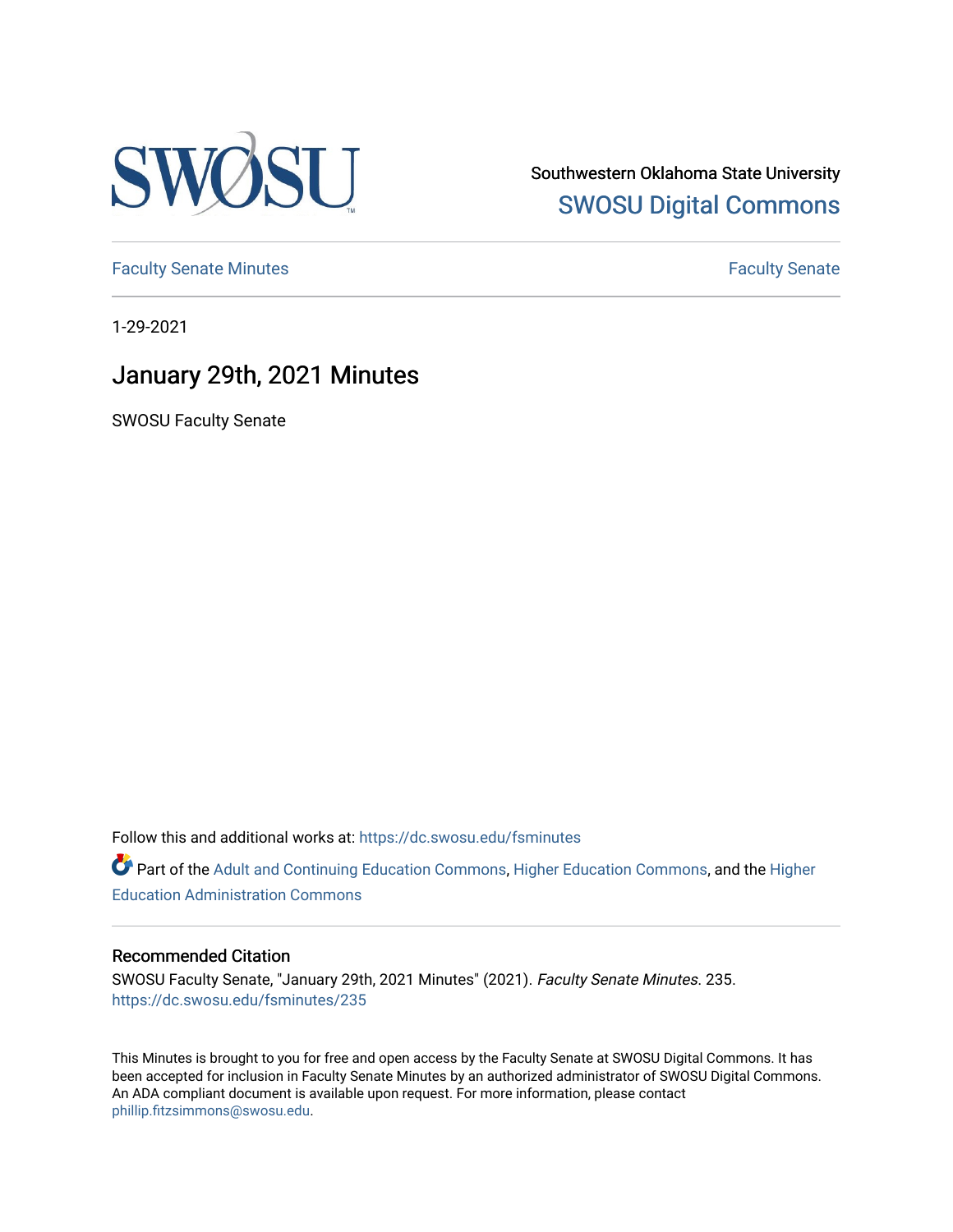## SWOSU Faculty Senate

Friday, January 29, 2021, 2:30 p.m. Approved Minutes

- I. **Call to Order:** Faculty Senate President Karen Sweeney called the January 2021 meeting of the Faculty Senate to Order at **2:30 pm** via Zoom.
- II. **Establishment of a Quorum: Establishment of a Quorum:** Jimena Aracena, Landry Brewer, Sherri Brogdon, Stephen Burgess, Brett Chase, Melanie Claborn, Jerry Dunn, Trevor Ellis, Amanda Evert, Daniel Farris, Angela Gore, Swarup Ghosh, Meri Hix, Sunu Kodumthara, Denise Landrum-Geyer, Alex Lee, Scott Long, Evette Meliza, Vanesa Nix, Kathy O'Neal, Eric Pritchard, Hank Ramsey, Jessica Salmans, Hardeep Saluja, Tugba Sevin, Tony Stein, Karen Sweeney, Muatasem Ubeidat, Natalie Kinder.
- III. **Certification of Substitutes:** Jon Woltz for Phillip Fitzsimmons
- **IV. Presentation of Visitors:** None
- **V. Approval of Minutes:** December 2020 accepted with no changes
- **VI. Announcements**
	- A. President Karen Sweeney
		- *1.* Our Secretary/Treasurer has left SWOSU, so we need a volunteer to complete the term through May of 2021. (Please!!) – *Hardeep Saluja volunteered to complete the term.*
		- 2. *New Faculty Senate Officers:* It is time to start thinking about holding a position in the Faculty Senate for the 2021-2022 academic year! Needed are President Elect and Secretary/Treasurer.
		- 3. Executive Council and Administrative Council Monday, January 11, 2021
			- a) *President:*
				- (1) During the break, Congress passed the second stimulus package. Higher Education was included in that. We do not have a lot of the specifics yet as to how much money the institution may receive and more importantly what that can be used for. So, if you see some numbers, keep in mind, as in the last package, some of that money may have strings attached on how it can be used. It's a great thing that we are going to be receiving some money, but we'll just have to see how that can be used. Along with that, I appreciate all of you, everyone has done a great job. We still need to watch our budgets carefully because of the pandemic.
				- (2) President Beutler will be watching and keeping people updated as they start the Oklahoma legislative session.
				- (3) COVID 19 vaccines are being given at the Pioneer Event Center through the Department of Health on Friday's. At this point it is for those that are 65 and over.
			- b) *Provost:*
				- (1) Thank you to faculty/deans/chairs for advising and enrollment help. Our enrollment grew substantially last week from Monday to Friday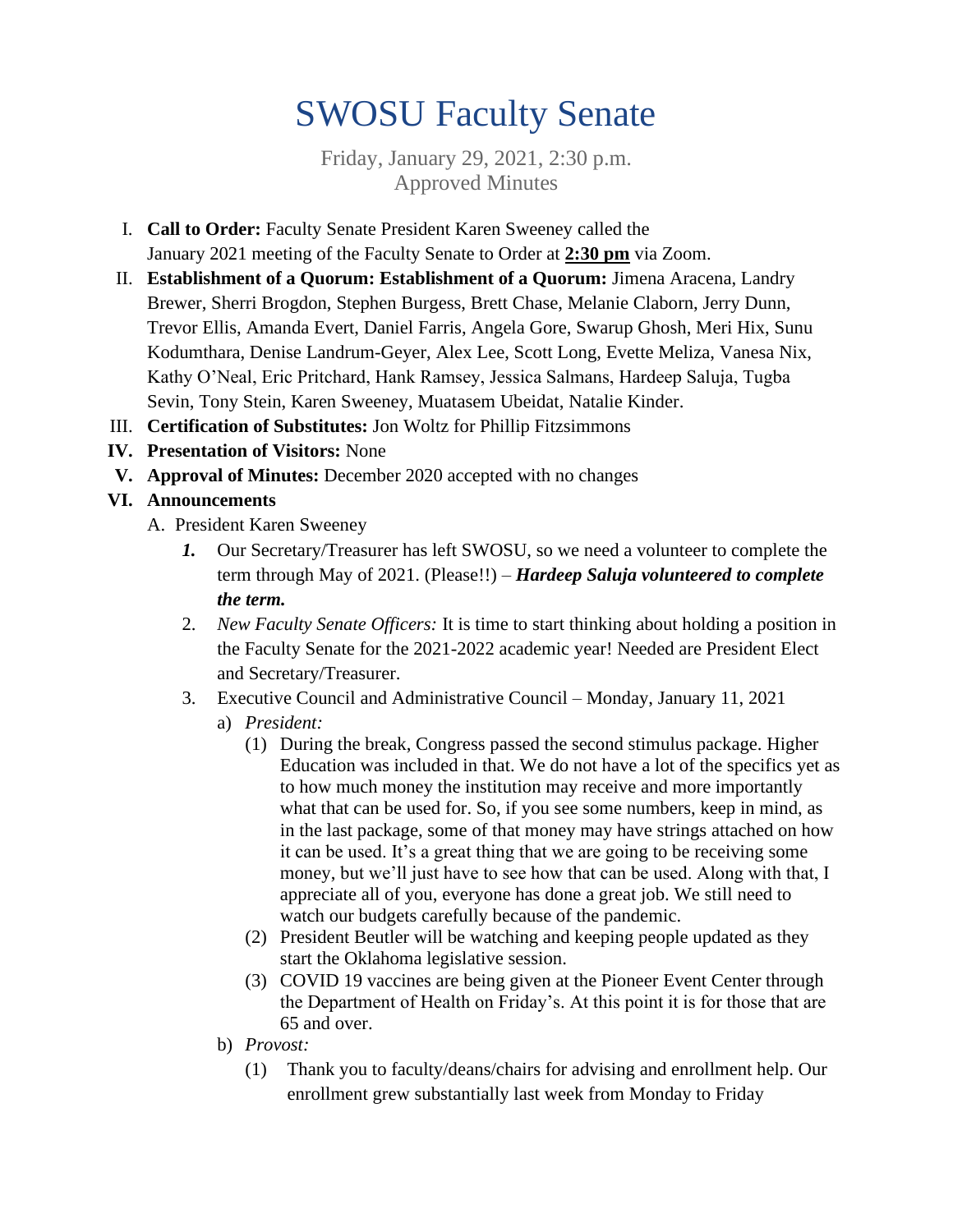- (2) Continue to be vigilant about COVID precautions. The new strain is dangerous because it is more transmissible. All our precautions become even more critical in light of that.
- (3) We will mail a Commencement Program to those who had applied for graduation and been cleared.
- (4) We are working on a partnership with Western Technology Center to enroll their advanced students concurrently beginning in Fall 21.
- a) *Associate Provost for Academic Affairs:*
	- (1) HLC will provide final action on institutional accreditation by January 29, that is, if they accept the peer review team's recommendation of reaccreditation. Dr. Kendell is currently working on an accreditation guide that will provide direction based on the peer team's suggestions and guidelines to prepare the assurance argument for the four-year review. Two things SWOSU is currently working based on the recommendations:
		- (a) Academic Support Center
		- (b) Adjunct Review Process
	- (2) Carolyn Barron is getting the Fall 2021 schedules ready for departments to review and approve.
- b) *Vice President of Student Affairs:*
	- (1) Dr. Boyd thanks the COVID Health and Safety Committee, Dr. Ralph, Dr. Lawrence, and Carmen Nickel. If you need any information on holding an event, please speak with this committee to know what can be done to make the event happen.
- c) *CETL:* 
	- (1) A project for next summer is to remove some of the cabinets found in the top floor of the Education Building. These were used for ITV equipment and now are empty. The cabinets will be surplused this summer. Feel free to come by and look at the cabinets. If your department wants one, please email Lisa Friesen.
	- (2) Please let Lori Gwyn or Lisa Friesen know if you come across a grant application for technology needs, Zoom rooms, etc. They are currently reapplying for the USDA RUS Grant.
- 4. Faculty Senate Executive officers meeting with Dr. South and Dr. Kendell, January 27, 2021.
	- a) *COVID Vaccinations:* Currently SWOSU is helping to administer COVID shots and will continue to do so until the County Health Department does not need us anymore. You can register for your shot on the Health Department website. SWOSU has gotten thanks from people from Tulsa and Norman.
	- b) *Spring 2021 Semester:* It has not yet been decided if SWOSU will hold a Spring 2021 Graduation Ceremony. March 2021 is the planned discussion to see where we are in the Pandemic to make that decision.
	- c) *Who's Who:* There will be no ceremony for Who's Who students however they will receive a certificate and a video presentation.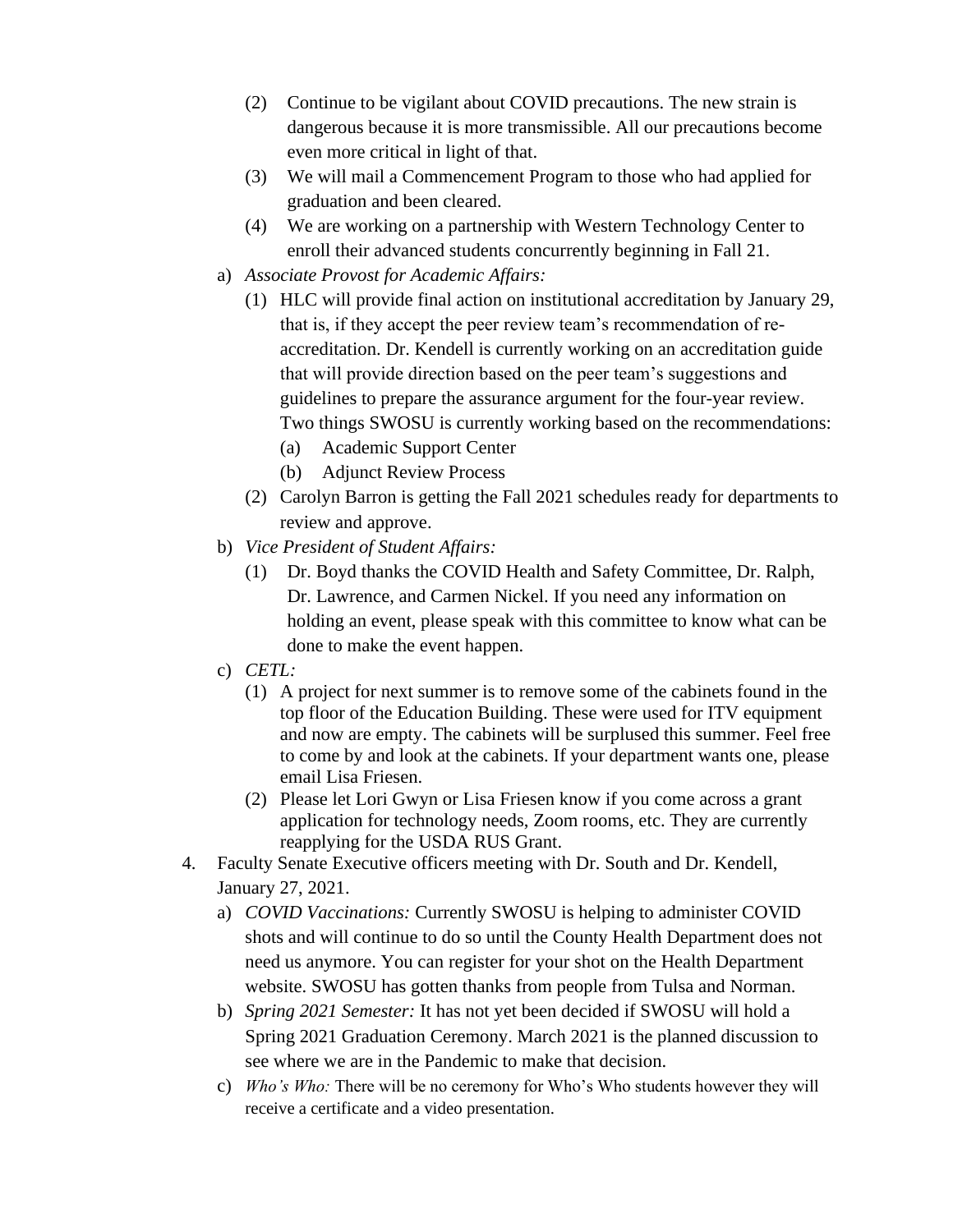- d) *Enrollment:* Down 4.5% in credit hours. Head count down 1.9%. We had the smallest drop in RUSO Schools.
- e) *Stimulus:* SWOSU will receive \$5.4M with \$1.7M going to students. The rest of the monies must be spent in COVID-19 related expenses such as loss of business in Auxiliary Services.
- f) *Budget:* No state short fall yet. They have estimated more budget than last year, official numbers do not come out until February. Medicare costs could possibly be an issue. In Kansas the state regents removed tenure protections for riffing. No discussions of that in Oklahoma when we are in a period of declining numbers that the budget is shrinking. Trying to do that through attrition. Should work because there are fewer students to teach. All institutions are hurting with the Community College hurting worse than anyone due to less tuition and revenue. Their student base is also hurting more than anyone else.
- g) *Concurrent Reimbursement:* If they change the reimbursement rate, as stated in previous meetings they are trying to pay 4-year University's the same rate at 2-year Colleges, it will impact us. This issue is still being addressed but the home rule situation seems complex.
- h) *President Search:* Could hear an announcement the first week of March.
- i) *Provost Search:* Screening of applicants will begin March 15. New Provost will start on July 1, 2021.
- B. Secretary/Treasurer
	- 1. Will fill out Roll Sheet Please check the minutes carefully from each meeting to be assured you were not missed. Also, please be sure to add your name in the chat for attendance.
	- 2. Treasurer's Report
		- a) BancFirst
			- (1) Balance: \$2,203.88
			- (2) Withdrawal: \$0
			- (3) Deposit: \$0
			- (4) Current Balance: \$\$2,203.88
		- b) University Account
			- (1) Balance: \$105.01
			- (2) Current Balance: \$105.01
- C. President Elect Amanda Evert: Nothing to discuss.
- D. Past President Stephen Burgess: Nothing to discuss.
- E. Faculty Athletic Representative Bo Pagliasotti: Not present
- F. Student Government Representative Natalie Kinder: Nothing to discuss.
- **II. Reports from Standing and Ad Hoc Committees:** Nothing
- **III. Unfinished Business:** Nothing
- **IV. New Business:** Nothing
- **V. Adjournment:** 3:12 p.m.
- VI. **Next Meeting:** Friday, February 26, 2021, 2:30 p.m. via Zoom